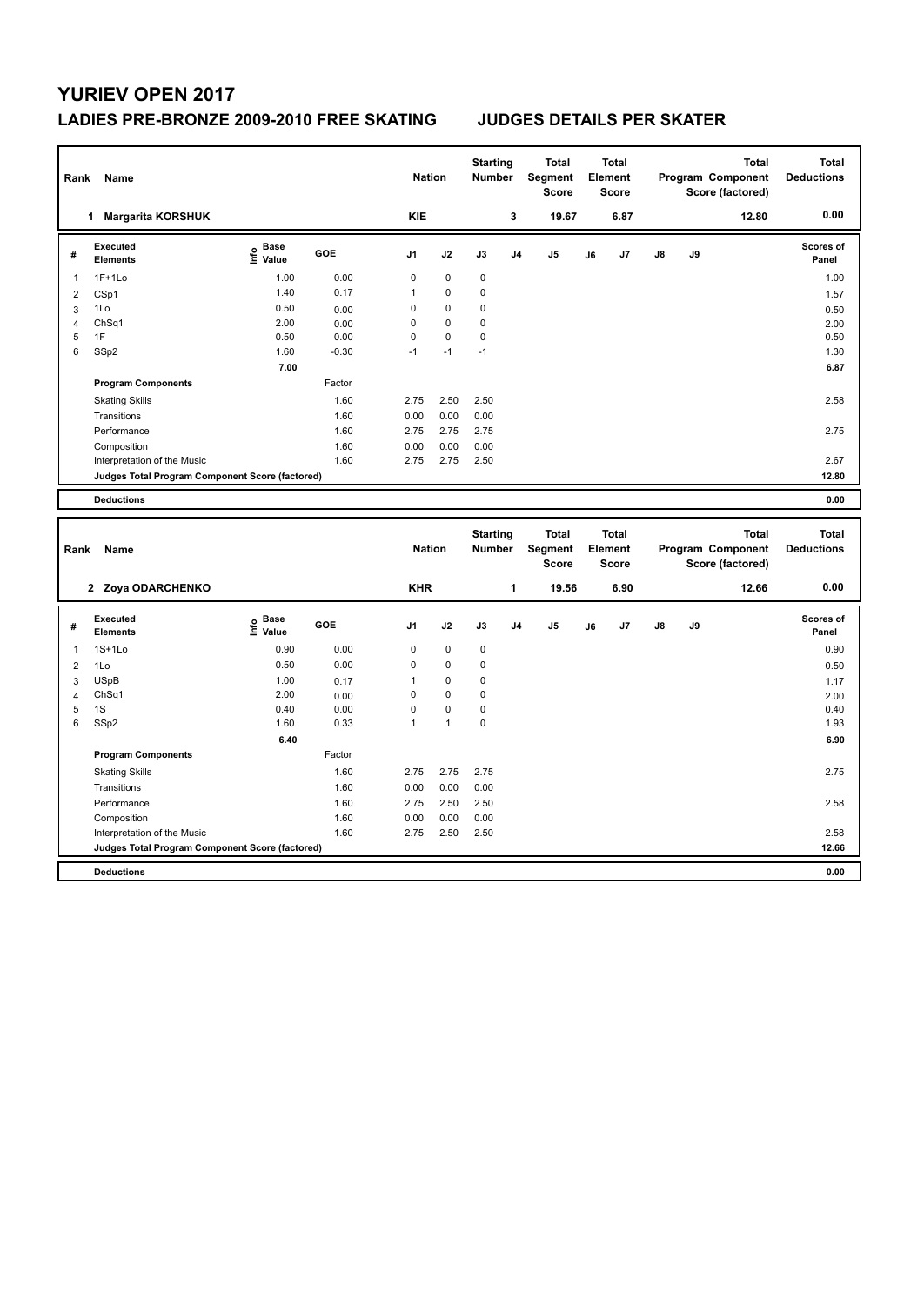## **LADIES PRE-BRONZE 2009-2010 FREE SKATING JUDGES DETAILS PER SKATER**

| Rank           | Name                                            |                   |         | <b>Nation</b>  |             | <b>Starting</b><br>Number |                | <b>Total</b><br>Segment<br><b>Score</b> |    | <b>Total</b><br>Element<br><b>Score</b> |    |    | <b>Total</b><br>Program Component<br>Score (factored) | <b>Total</b><br><b>Deductions</b> |
|----------------|-------------------------------------------------|-------------------|---------|----------------|-------------|---------------------------|----------------|-----------------------------------------|----|-----------------------------------------|----|----|-------------------------------------------------------|-----------------------------------|
|                | 3 Sofiya BARANOVA                               |                   |         | <b>BTS</b>     |             |                           | 4              | 18.73                                   |    | 6.60                                    |    |    | 12.13                                                 | 0.00                              |
| #              | <b>Executed</b><br><b>Elements</b>              | e Base<br>E Value | GOE     | J1             | J2          | J3                        | J <sub>4</sub> | J <sub>5</sub>                          | J6 | J7                                      | J8 | J9 |                                                       | Scores of<br>Panel                |
| $\mathbf{1}$   | 1Lo                                             | 0.50              | 0.00    | $\mathbf 0$    | $\pmb{0}$   | $\pmb{0}$                 |                |                                         |    |                                         |    |    |                                                       | 0.50                              |
| $\overline{2}$ | 1F                                              | 0.50              | 0.00    | $\mathbf 0$    | 0           | 0                         |                |                                         |    |                                         |    |    |                                                       | 0.50                              |
| 3              | SSp1                                            | 1.30              | 0.17    | 1              | 0           | 0                         |                |                                         |    |                                         |    |    |                                                       | 1.47                              |
| $\overline{4}$ | $1F+1T$                                         | 0.90              | 0.00    | $\mathbf 0$    | 0           | 0                         |                |                                         |    |                                         |    |    |                                                       | 0.90                              |
| 5              | ChSq1                                           | 2.00              | 0.23    | 1              | 0           | 0                         |                |                                         |    |                                         |    |    |                                                       | 2.23                              |
| 6              | CSpB                                            | 1.10              | $-0.10$ | $\Omega$       | $-1$        | 0                         |                |                                         |    |                                         |    |    |                                                       | 1.00                              |
|                |                                                 | 6.30              |         |                |             |                           |                |                                         |    |                                         |    |    |                                                       | 6.60                              |
|                | <b>Program Components</b>                       |                   | Factor  |                |             |                           |                |                                         |    |                                         |    |    |                                                       |                                   |
|                | <b>Skating Skills</b>                           |                   | 1.60    | 2.75           | 2.25        | 2.25                      |                |                                         |    |                                         |    |    |                                                       | 2.42                              |
|                | Transitions                                     |                   | 1.60    | 0.00           | 0.00        | 0.00                      |                |                                         |    |                                         |    |    |                                                       |                                   |
|                | Performance                                     |                   | 1.60    | 2.75           | 2.50        | 2.50                      |                |                                         |    |                                         |    |    |                                                       | 2.58                              |
|                | Composition                                     |                   | 1.60    | 0.00           | 0.00        | 0.00                      |                |                                         |    |                                         |    |    |                                                       |                                   |
|                | Interpretation of the Music                     |                   | 1.60    | 2.75           | 2.50        | 2.50                      |                |                                         |    |                                         |    |    |                                                       | 2.58                              |
|                | Judges Total Program Component Score (factored) |                   |         |                |             |                           |                |                                         |    |                                         |    |    |                                                       | 12.13                             |
|                | <b>Deductions</b>                               |                   |         |                |             |                           |                |                                         |    |                                         |    |    |                                                       | 0.00                              |
|                |                                                 |                   |         |                |             | <b>Starting</b>           |                | <b>Total</b>                            |    | <b>Total</b>                            |    |    | <b>Total</b>                                          | <b>Total</b>                      |
| Rank           | Name                                            |                   |         | <b>Nation</b>  |             | Number                    |                | Segment<br><b>Score</b>                 |    | Element<br><b>Score</b>                 |    |    | Program Component<br>Score (factored)                 | <b>Deductions</b>                 |
|                | 4 Diana LUPPOVA                                 |                   |         | <b>KHR</b>     |             |                           | 5              | 18.53                                   |    | 6.27                                    |    |    | 12.26                                                 | 0.00                              |
| #              | <b>Executed</b><br><b>Elements</b>              | e Base<br>E Value | GOE     | J <sub>1</sub> | J2          | J3                        | J <sub>4</sub> | J <sub>5</sub>                          | J6 | J7                                      | J8 | J9 |                                                       | Scores of<br>Panel                |
| $\mathbf{1}$   | $1S+1Lo$                                        | 0.90              | 0.00    | 0              | $\mathbf 0$ | $\pmb{0}$                 |                |                                         |    |                                         |    |    |                                                       | 0.90                              |
| $\overline{2}$ | ChSq1                                           | 2.00              | 0.00    | $\mathbf 0$    | 0           | 0                         |                |                                         |    |                                         |    |    |                                                       | 2.00                              |
| 3              | 1S                                              | 0.40              | 0.00    | $\mathbf 0$    | $\mathbf 0$ | 0                         |                |                                         |    |                                         |    |    |                                                       | 0.40                              |
| $\overline{4}$ | SSp1                                            | 1.30              | 0.17    | $\mathbf{1}$   | 0           | 0                         |                |                                         |    |                                         |    |    |                                                       | 1.47                              |
| 5              | 1Lo                                             | 0.50              | 0.00    | $\mathbf 0$    | $\pmb{0}$   | 0                         |                |                                         |    |                                         |    |    |                                                       | 0.50                              |
| 6              | <b>USpB</b>                                     | 1.00              | 0.00    | $\Omega$       | 0           | 0                         |                |                                         |    |                                         |    |    |                                                       | 1.00                              |
|                |                                                 | 6.10              |         |                |             |                           |                |                                         |    |                                         |    |    |                                                       | 6.27                              |
|                | <b>Program Components</b>                       |                   | Factor  |                |             |                           |                |                                         |    |                                         |    |    |                                                       |                                   |
|                | <b>Skating Skills</b>                           |                   | 1.60    | 2.75           | 2.75        | 2.25                      |                |                                         |    |                                         |    |    |                                                       | 2.58                              |
|                | Transitions                                     |                   | 1.60    | 0.00           | 0.00        | 0.00                      |                |                                         |    |                                         |    |    |                                                       |                                   |
|                | Performance                                     |                   | 1.60    | 2.50           | 2.50        | 2.50                      |                |                                         |    |                                         |    |    |                                                       | 2.50                              |
|                | Composition                                     |                   | 1.60    | 0.00           | 0.00        | 0.00                      |                |                                         |    |                                         |    |    |                                                       |                                   |
|                | Interpretation of the Music                     |                   | 1.60    | 2.75           | 2.50        | 2.50                      |                |                                         |    |                                         |    |    |                                                       | 2.58                              |
|                | Judges Total Program Component Score (factored) |                   |         |                |             |                           |                |                                         |    |                                         |    |    |                                                       | 12.26                             |
|                |                                                 |                   |         |                |             |                           |                |                                         |    |                                         |    |    |                                                       |                                   |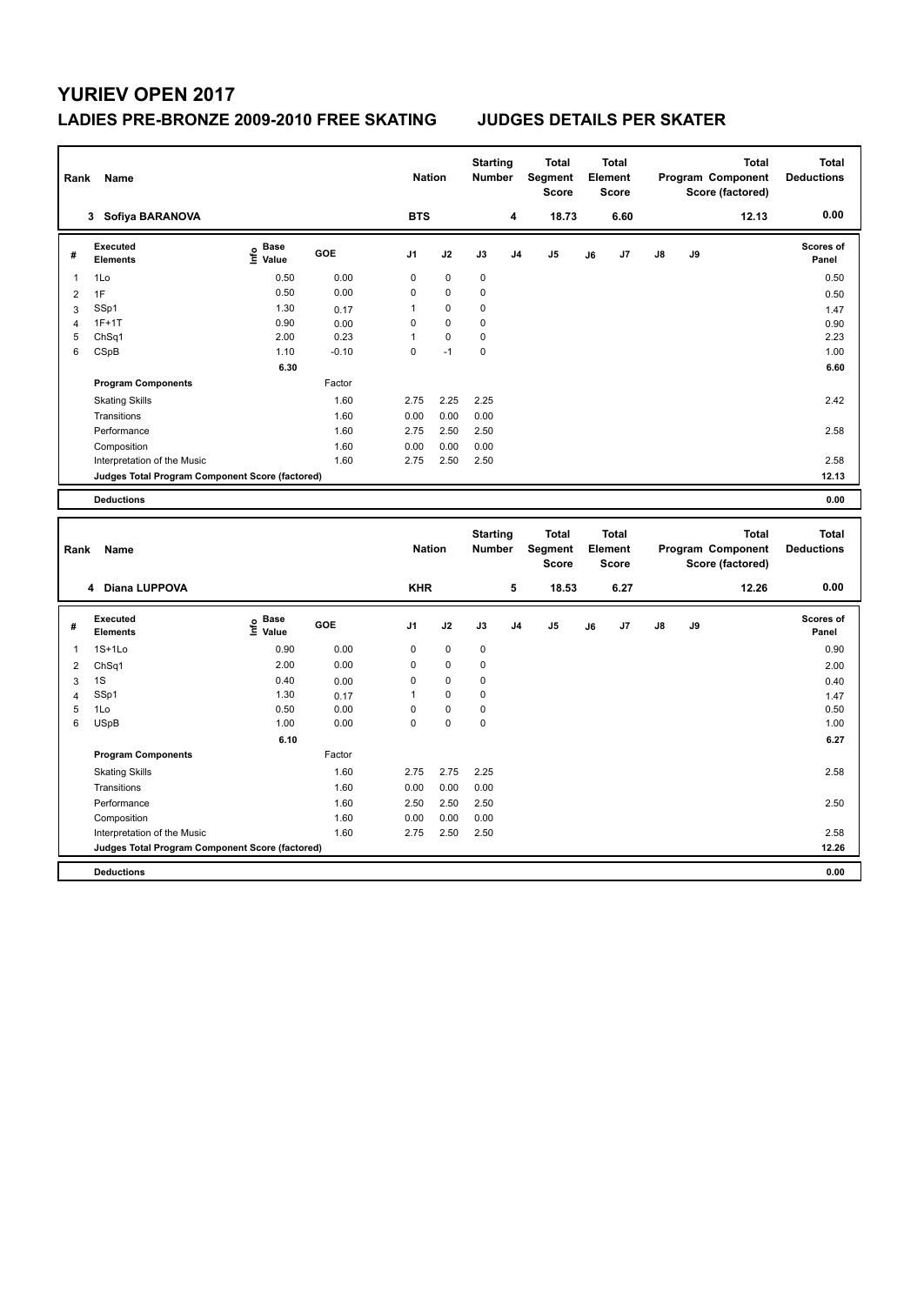## **LADIES PRE-BRONZE 2009-2010 FREE SKATING JUDGES DETAILS PER SKATER**

| Rank           | Name                                            |                              |         | <b>Nation</b>  |             | <b>Starting</b><br><b>Number</b> |                | <b>Total</b><br>Segment<br><b>Score</b>        |    | <b>Total</b><br>Element<br><b>Score</b> |    |    | <b>Total</b><br>Program Component<br>Score (factored) | <b>Total</b><br><b>Deductions</b> |
|----------------|-------------------------------------------------|------------------------------|---------|----------------|-------------|----------------------------------|----------------|------------------------------------------------|----|-----------------------------------------|----|----|-------------------------------------------------------|-----------------------------------|
|                | 5 Yana BESSARABOVA                              |                              |         | <b>KHR</b>     |             |                                  | $\mathbf 2$    | 18.23                                          |    | 6.10                                    |    |    | 12.13                                                 | 0.00                              |
| #              | <b>Executed</b><br><b>Elements</b>              | e Base<br>E Value            | GOE     | J1             | J2          | J3                               | J <sub>4</sub> | J5                                             | J6 | J7                                      | J8 | J9 |                                                       | Scores of<br>Panel                |
| 1              | $1F+1Lo$                                        | 1.00                         | 0.00    | 0              | $\pmb{0}$   | $\pmb{0}$                        |                |                                                |    |                                         |    |    |                                                       | 1.00                              |
| $\overline{2}$ | 1Lo                                             | 0.50                         | 0.00    | 0              | 0           | 0                                |                |                                                |    |                                         |    |    |                                                       | 0.50                              |
| 3              | CSpB                                            | 1.10                         | $-0.30$ | $-1$           | $-1$        | $-1$                             |                |                                                |    |                                         |    |    |                                                       | 0.80                              |
| $\overline{4}$ | ChSq1                                           | 2.00                         | 0.00    | 0              | $\mathbf 0$ | $\pmb{0}$                        |                |                                                |    |                                         |    |    |                                                       | 2.00                              |
| 5              | 1F                                              | 0.50                         | 0.00    | 0              | 0           | $\pmb{0}$                        |                |                                                |    |                                         |    |    |                                                       | 0.50                              |
| 6              | SSp1                                            | 1.30                         | 0.00    | $\overline{0}$ | $\Omega$    | 0                                |                |                                                |    |                                         |    |    |                                                       | 1.30                              |
|                |                                                 | 6.40                         |         |                |             |                                  |                |                                                |    |                                         |    |    |                                                       | 6.10                              |
|                | <b>Program Components</b>                       |                              | Factor  |                |             |                                  |                |                                                |    |                                         |    |    |                                                       |                                   |
|                | <b>Skating Skills</b>                           |                              | 1.60    | 2.50           | 2.50        | 2.50                             |                |                                                |    |                                         |    |    |                                                       | 2.50                              |
|                | Transitions                                     |                              | 1.60    | 0.00           | 0.00        | 0.00                             |                |                                                |    |                                         |    |    |                                                       |                                   |
|                | Performance                                     |                              | 1.60    | 2.50           | 2.75        | 2.50                             |                |                                                |    |                                         |    |    |                                                       | 2.58                              |
|                | Composition                                     |                              | 1.60    | 0.00           | 0.00        | 0.00                             |                |                                                |    |                                         |    |    |                                                       |                                   |
|                | Interpretation of the Music                     |                              | 1.60    | 2.50           | 2.50        | 2.50                             |                |                                                |    |                                         |    |    |                                                       | 2.50                              |
|                | Judges Total Program Component Score (factored) |                              |         |                |             |                                  |                |                                                |    |                                         |    |    |                                                       | 12.13                             |
|                | <b>Deductions</b>                               |                              |         |                |             |                                  |                |                                                |    |                                         |    |    |                                                       | 0.00                              |
|                |                                                 |                              |         |                |             |                                  |                |                                                |    |                                         |    |    |                                                       |                                   |
| Rank           | Name                                            |                              |         | <b>Nation</b>  |             | <b>Starting</b><br><b>Number</b> |                | <b>Total</b><br><b>Segment</b><br><b>Score</b> |    | <b>Total</b><br>Element<br><b>Score</b> |    |    | <b>Total</b><br>Program Component<br>Score (factored) | <b>Total</b><br><b>Deductions</b> |
|                | 6 Arina TKACHUK                                 |                              |         | <b>BTS</b>     |             |                                  | 6              | 17.80                                          |    | 6.47                                    |    |    | 11.33                                                 | 0.00                              |
| #              | <b>Executed</b><br><b>Elements</b>              | <b>Base</b><br>١nf٥<br>Value | GOE     | J <sub>1</sub> | J2          | J3                               | J <sub>4</sub> | J5                                             | J6 | J7                                      | J8 | J9 |                                                       | <b>Scores of</b><br>Panel         |
| 1              | 1Lo                                             | 0.50                         | 0.00    | 0              | $\pmb{0}$   | $\mathbf 0$                      |                |                                                |    |                                         |    |    |                                                       | 0.50                              |
| $\overline{2}$ | SSp1                                            | 1.30                         | 0.17    | $\mathbf{1}$   | $\mathbf 0$ | $\mathbf 0$                      |                |                                                |    |                                         |    |    |                                                       | 1.47                              |
| 3              | ChSq1                                           | 2.00                         | 0.00    | 0              | $\pmb{0}$   | $\pmb{0}$                        |                |                                                |    |                                         |    |    |                                                       | 2.00                              |
| $\overline{4}$ | 1F                                              | 0.50                         | 0.00    | 0              | $\pmb{0}$   | 0                                |                |                                                |    |                                         |    |    |                                                       | 0.50                              |
| 5              | CSpB                                            | 1.10                         | 0.00    | 0              | $\pmb{0}$   | $\pmb{0}$                        |                |                                                |    |                                         |    |    |                                                       | 1.10                              |
| 6              | $1F+1T$                                         | 0.90                         | 0.00    | 0              | $\mathbf 0$ | $\mathbf 0$                      |                |                                                |    |                                         |    |    |                                                       | 0.90                              |
|                |                                                 | 6.30                         |         |                |             |                                  |                |                                                |    |                                         |    |    |                                                       | 6.47                              |
|                | <b>Program Components</b>                       |                              | Factor  |                |             |                                  |                |                                                |    |                                         |    |    |                                                       |                                   |
|                | <b>Skating Skills</b>                           |                              | 1.60    | 2.50           | 2.50        | 2.25                             |                |                                                |    |                                         |    |    |                                                       | 2.42                              |
|                | Transitions                                     |                              | 1.60    | 0.00           | 0.00        | 0.00                             |                |                                                |    |                                         |    |    |                                                       |                                   |
|                | Performance                                     |                              | 1.60    | 2.25           | 2.50        | 2.25                             |                |                                                |    |                                         |    |    |                                                       | 2.33                              |
|                | Composition                                     |                              | 1.60    | 0.00           | 0.00        | 0.00                             |                |                                                |    |                                         |    |    |                                                       |                                   |
|                | Interpretation of the Music                     |                              | 1.60    | 2.25           | 2.25        | 2.50                             |                |                                                |    |                                         |    |    |                                                       | 2.33                              |
|                | Judges Total Program Component Score (factored) |                              |         |                |             |                                  |                |                                                |    |                                         |    |    |                                                       | 11.33                             |